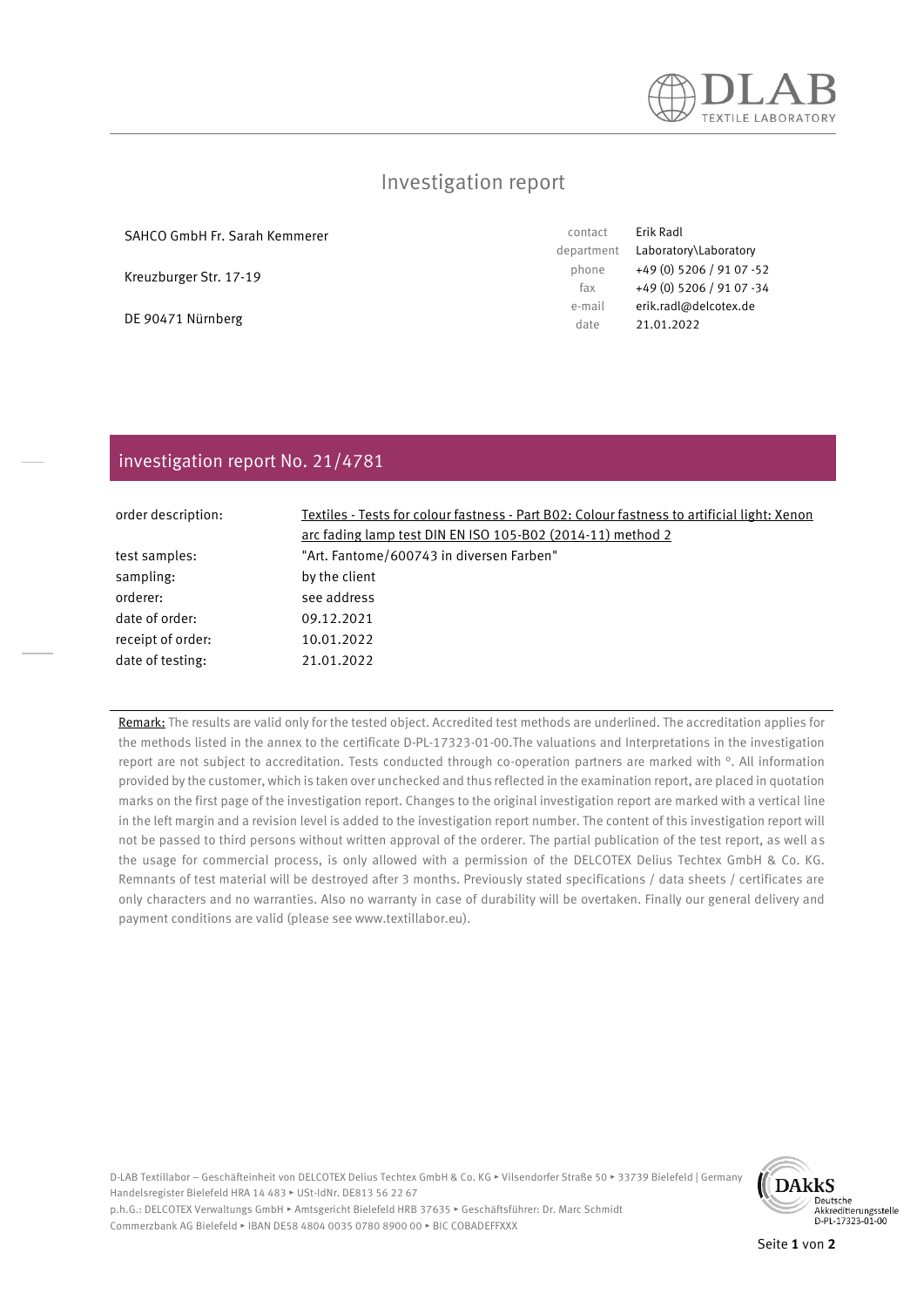# Investigation report No. 21/4781

## instructions for performing

| method:                | Textiles - Tests for colour fastness - Part B02: Colour fastness to artificial light: Xenon<br>arc fading lamp test DIN EN ISO 105-B02 (2014-11) method 2 |
|------------------------|-----------------------------------------------------------------------------------------------------------------------------------------------------------|
| measuring conditions:  |                                                                                                                                                           |
| tester                 | Atlas Xenotest alpha LM                                                                                                                                   |
| light                  | xenon arc beam                                                                                                                                            |
| filtersystem           | type 7                                                                                                                                                    |
| sample movement        | interchangeable barrel                                                                                                                                    |
| exposure time          | 275 h - to note 6                                                                                                                                         |
| test equipment number: | PM-Nr. 887003                                                                                                                                             |

#### test results

#### **"Art. Fantome/600743 in diversen Farben"**

| article / colour | Note*         |
|------------------|---------------|
| Fantome 0100     | $\lambda$ 6   |
| Fantome 0130     | $\lambda$ 6   |
| Fantome 0150     | $\lambda$ 6   |
| Fantome 0410     | $\lambda$ 6   |
| Fantome 0450     | $\lambda$ 6   |
| Fantome 0510     | $\frac{6}{5}$ |
| Fantome 0560     | 6             |
| Fantome 0680     | 6             |
| Fantome 0730     | $\frac{6}{5}$ |
| Fantome 0790     | 6             |

\* The results based on using the blue scale.

Note 1 = intense colour change

Note  $8 = no$  colour change

 $\sim$   $\sim$   $\sim$   $\sim$   $\sim$ 

i.A. Erik Radl Laboratory/Laboratory DELCOTEX Delius Techtex GmbH & Co. KG Only the information in the signed test report is considered as binding.